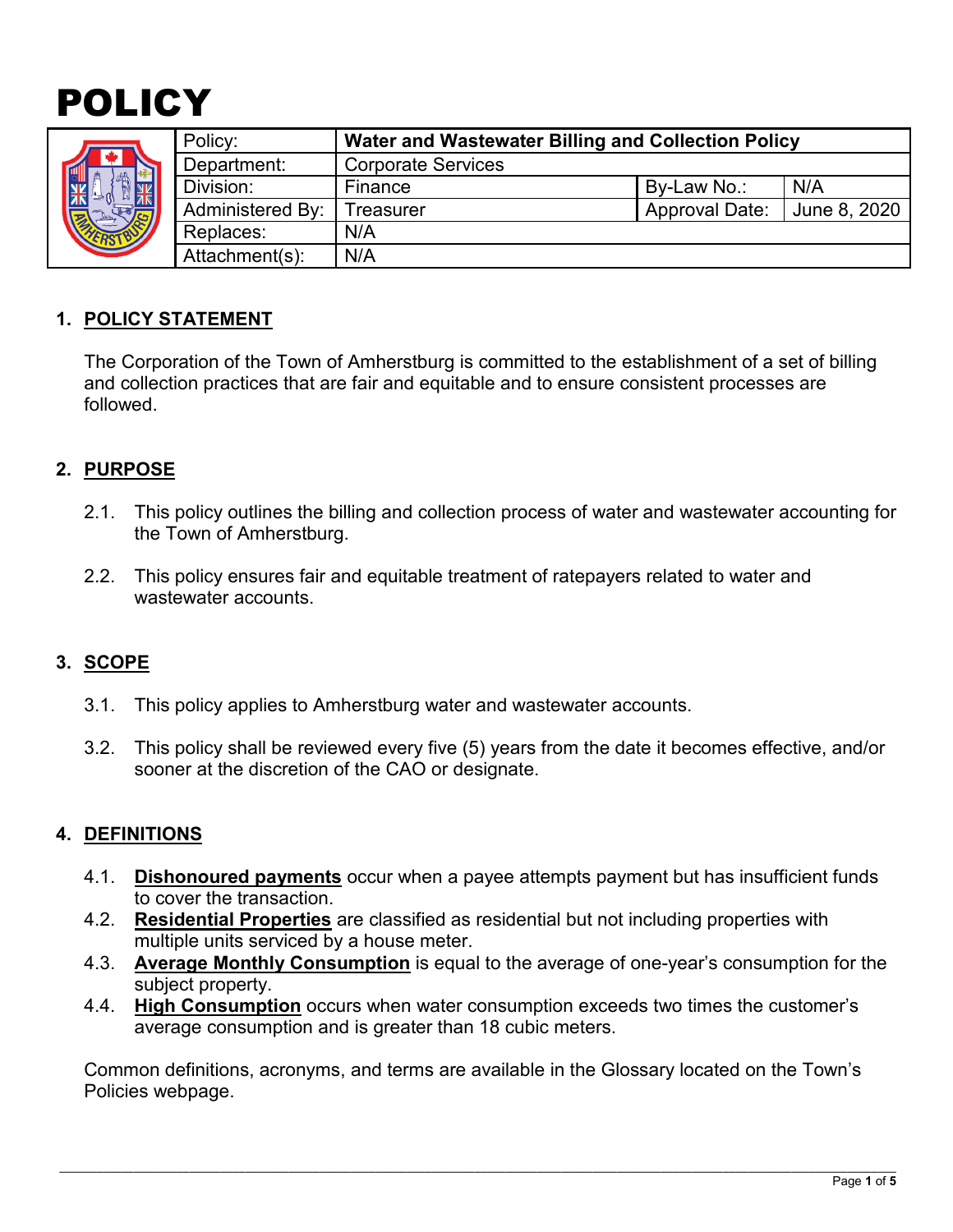# **5. INTERPRETATIONS**

Any reference in this policy to any statute or any section of a statute shall, unless expressly stated, be deemed to be reference to the statute as amended, restated or re-enacted from time to time. Any references to a by-law or Town policy shall be deemed to be a reference to the most recent passed policy or by-law and any replacements thereto.

## **6. GENERAL CONDITIONS**

#### 6.1. **Meter Reading – Water Consumption**

6.1.1. Water consumption for billing purposes shall be collected as registered on water meters. Where a meter is not in place prior to occupancy, charges will be applied on a flat rate per the Town's Fees By-law.

#### 6.2. **Billing**

- 6.2.1. Billing accounts will be issued to registered property owners and bills will be issued in the name(s) of the registered property owners. The Town may accept payments from tenants/other non-owners; however the property owner is, in all circumstances, financially responsible for all water and wastewater fees and charges incurred against the property.
- 6.2.2. Bills will be issued electronically, where possible, to the email address on the account. Customers shall be responsible to provide updated accountholder information to the Town and its service provider.
- 6.2.3. The Town of Amherstburg, directly or through its agent, reserves the right to change the method of bill delivery with advance notice.

#### 6.3. **Deposits**

- 6.3.1. New customers will be required to make a deposit on their water account.
- 6.3.2. The deposit shall be 2.5 times the estimated average monthly billing for the property, based on average monthly consumption. Where the property did not have a previous water account or had a change in use, the deposit shall be 2.5 times the estimated average monthly billing for a similar property.
- 6.3.3. Deposits shall be held at a minimum for a period of 3 years at which time, subject to the account being current, the customer can contact the billing agent directly to request a refund of the deposit or application to their water account.

#### 6.4. **Payment of Accounts**

6.4.1. Payments received will be allocated to the customer's account .in the following order: miscellaneous fees, NSF fees, interest charges, principle balances. For each of these categories, the payment will be allocated to the oldest outstanding balances first.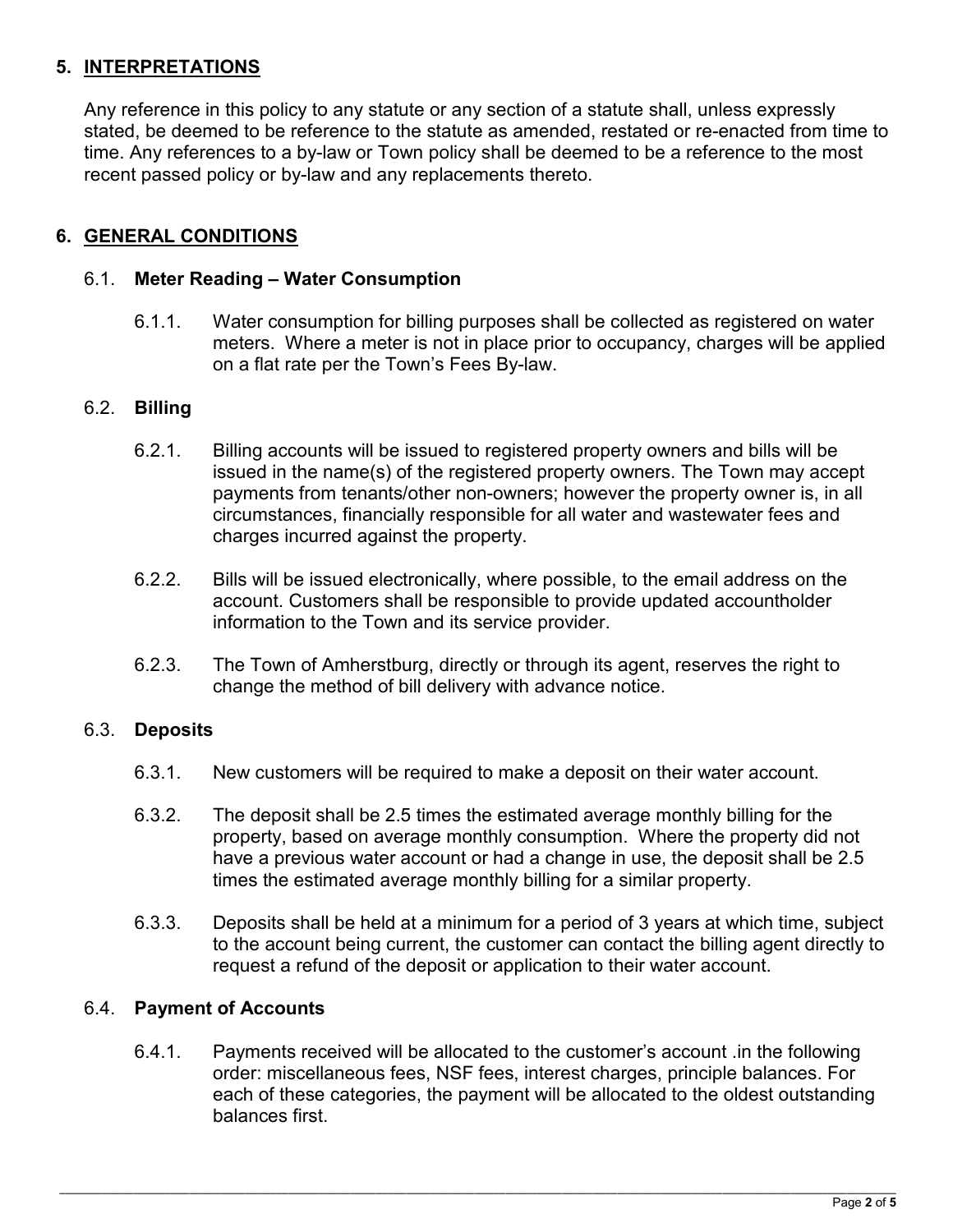## 6.5. **Late Payment Charges and Arrears**

- 6.5.1. Late payments will incur a fee of 1.25% per month.
- 6.5.2. Adjustments to late payment charges may only be considered where the charge resulted from an administrative error by the Town.
- 6.5.3. Account arrears that are otherwise deemed uncollectible shall be transferred to the tax roll for the property along with applicable fees and charges, and shall be collected in a like manner as taxes.

### 6.6. **Dishonoured Payments**

6.6.1. In the case of a dishonoured payment, an NSF fee will be processed on the account in accordance with the Town's current User Fee By-law.

## 6.7. **Ownership Changes**

- 6.7.1. Where the Town or its agent has been notified in writing of a request for a final meter reading in relation to a property sale, a final meter reading shall be done.
- 6.7.2. Such requests shall be made to the Town or its agent a minimum of two (2) business days prior to the requested meter read date and the Town will make a reasonable effort to ensure the final meter reading is done on the day requested.

## 6.8. **Temporary Water Turn Off and On**

- 6.8.1. A minimum of five (5) business days' notice is required for the temporary water turn off and turn on service, unless it is an emergency. The customer or their authorized designate must be in attendance for the service call.
- 6.8.2. During the period that the water is turned off, the customer remains responsible for the fixed monthly charges.
- 6.8.3. Fees to turn the water service on or off will be charged in accordance with the Town's User Fee By-law.

#### 6.9. **Schedule of Fees**

6.9.1. Fees in relation to water and wastewater billing and collection are established by the User Fee By-law.

### 6.10. **Water and Wastewater Usage and Billing Disputes**

- 6.10.1. When a customer has contacted the Town or its agent concerning a high water/wastewater bill, the account will be reviewed to determine if the high bill was the result of a billing error, faulty meter, or a leak.
- 6.10.2. Where a billing error is confirmed, an adjustment will be made to the account and a new bill will be issued.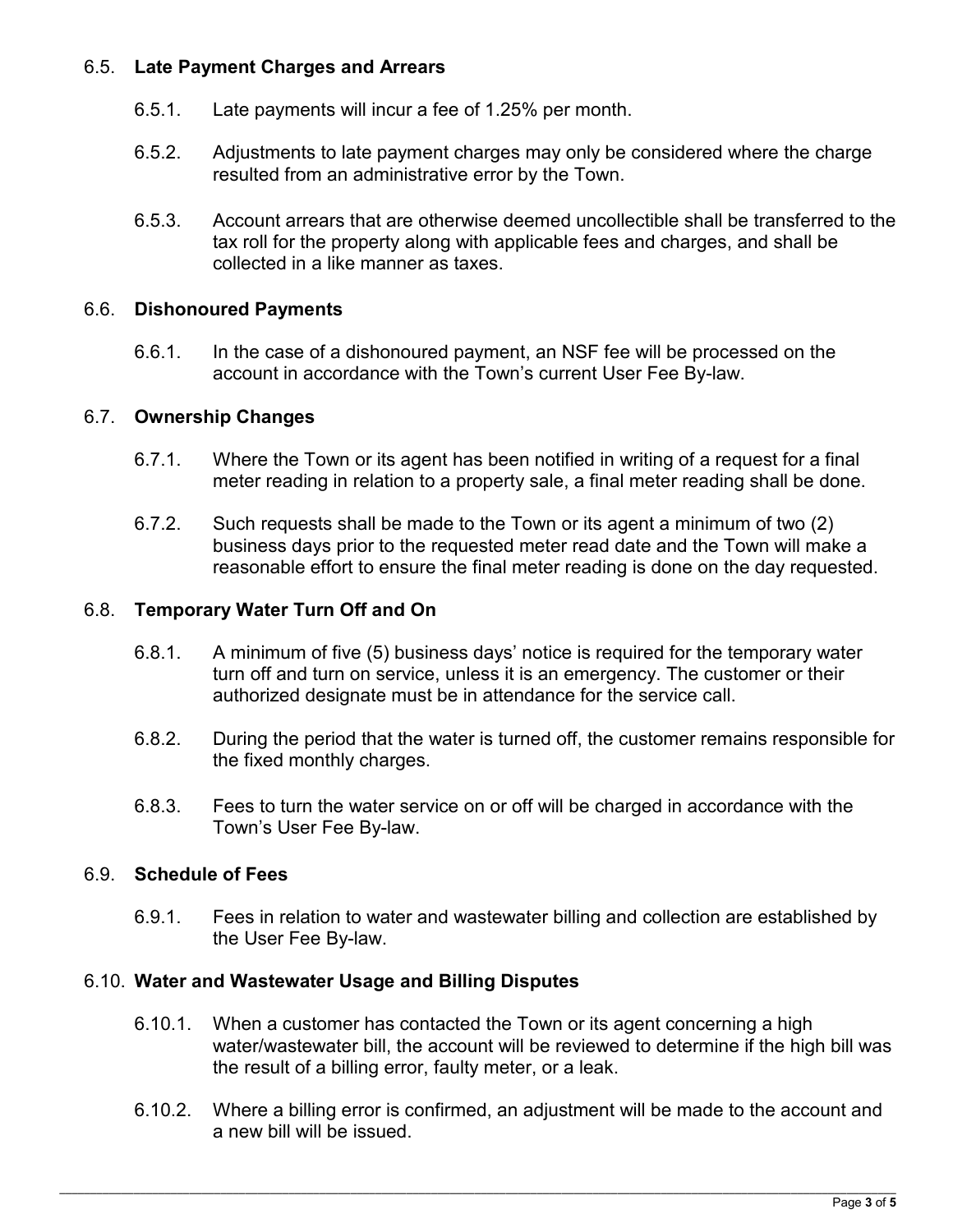6.10.3. Where a discrepancy in the meter read to the actual meter read occurs resulting in a billing error, an adjustment will be made to the account, and a new bill will be issued.

#### 6.11. **Faulty Meter**

- 6.11.1. Any customer may, upon written application to the Town, have the Water Meter checked for accuracy of registration. Every such application shall be accompanied by a deposit equal to the fee for checking the Meter for accuracy as shown in the User Fee By-law.
- 6.11.2. The meter will be removed for testing and a new meter will be installed.
- 6.11.3. Where the Meter is found to register correctly, slow or not to exceed three per cent (3%) in favour of the Town when tested in accordance with Section 4.2.8 of ANSI/AWWA C700 and AWWA Manual M6, Water Meters – Selection, Installation, Testing, and Maintenance, the customer's deposit shall be forfeited towards the cost of the test and the cost of the new meter installed. Any balance and additional expense of removing and testing of the Meter will be paid for in full by the customer.
- 6.11.4. Where the Meter is found to register in excess of three per cent (3%), a refund will be made to the customer equal to such excess percentage of the amount of the account for the period of four (4) months prior to such testing of the Meter, plus the customer's deposit for the test.
- 6.11.5. The Town reserves the right to replace any meter, with no cost to the property owner, whether for upgrade purposes or not, without testing of the original meter.

#### 6.12. **Leak**

- 6.12.1. The customer is responsible for water consumption, including consumption resulting from any leak after the meter.
- 6.12.2. Where a high consumption bill occurs as a result of a leak, residential water account customers may apply in writing to be considered for a water bill adjustment. The request must be submitted within 90 days following the issue of the high consumption bill. High consumption due to filling a pool or spa, irrigation system or other similar uses of water is not eligible for adjustment.
- 6.12.3. To be eligible for an account adjustment, the customer must show proof, satisfactory to the Town, of the leak repair.
- 6.12.4. The billing adjustment is limited to a maximum of \$1,000 and is calculated at 50% of the excess water use over the customer's average consumption over a maximum two-month period.
- 6.12.5. Any adjustment will be calculated using the rates that were in effect at the time of the high consumption.